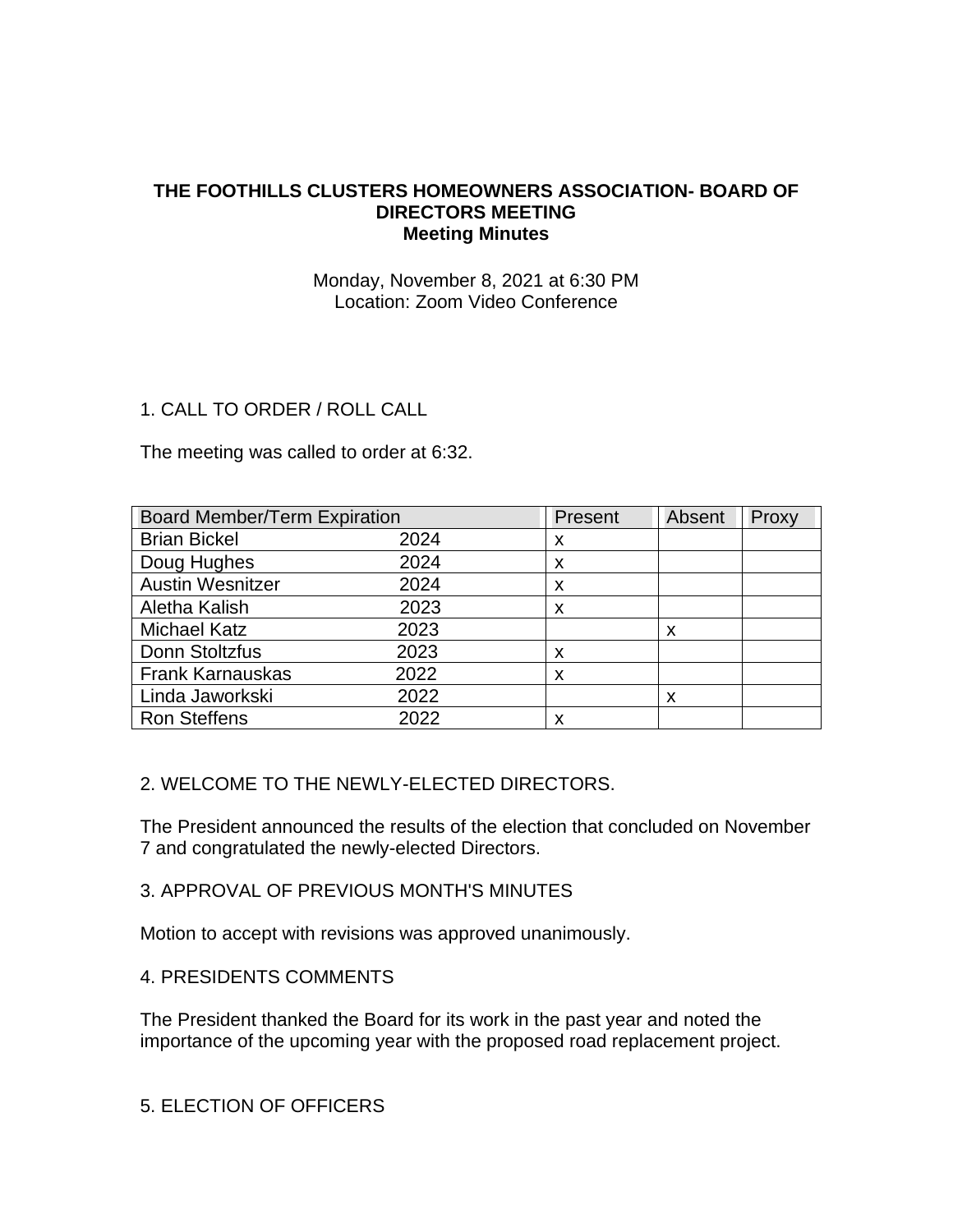Nomination of Doug Hughes for President. Motion seconded, approved unanimously with the abstention of the candidate.

At this point, Doug Hughes took over leadership of the meeting.

Nomination of Aletha Kalish for Vice President. Motion seconded, approved unanimously with the abstention of the candidate.

Nomination of Brian Bickel for Treasurer. Motion seconded, approved unanimously with the abstention of the candidate.

Nomination of Donn Stoltzfus for Secretary. Motion seconded, approved unanimously with the abstention of the candidate.

### 6. DISCUSSION/ESTABLISHMENT OF COMMITTEES AND COMMITTEE CHAIRS

Nomination of Austin Wesnitzer to chair the Roads Committee. Motion seconded, approved unanimously with the abstention of the candidate. Nomination of Ron Steffens to chair the Landscape Committee. Motion seconded, approved unanimously with the abstention of the candidate.

Mr. Karnauskas announced his preference to create separate Architectural Control and CC&R Enforcement Committees.

Nomination of Linda Jaworski to chair the Architectural Control Committee. Motion seconded, approved unanimously.

Nomination of Donn Stoltzfus to chair the CC&R Enforcement Committee. Motion seconded, approved unanimously with the abstention of the candidate. Nomination of Frank Karnauskas to chair the Communications Committee. Motion seconded, approved unanimously with the abstention of the candidate. Nomination of Irene Barg to chair the Welcoming Committee. Motion seconded, approved unanimously with the abstention of the candidate. Nominating Committee - selection of a chair tabled.

Brian Bickel stated that the Caliber software had the capability to accept information about Architectural Control approvals and CC&R Enforcement actions in the individual property records. He invited the chairs of those respective committees to learn how to do so at some future date.

# 7. COMMITTEE REPORTS

a. Architectural Control Committee with CC&R Enforcement I. Architectural Control report

Presented by Donn Stoltzfus.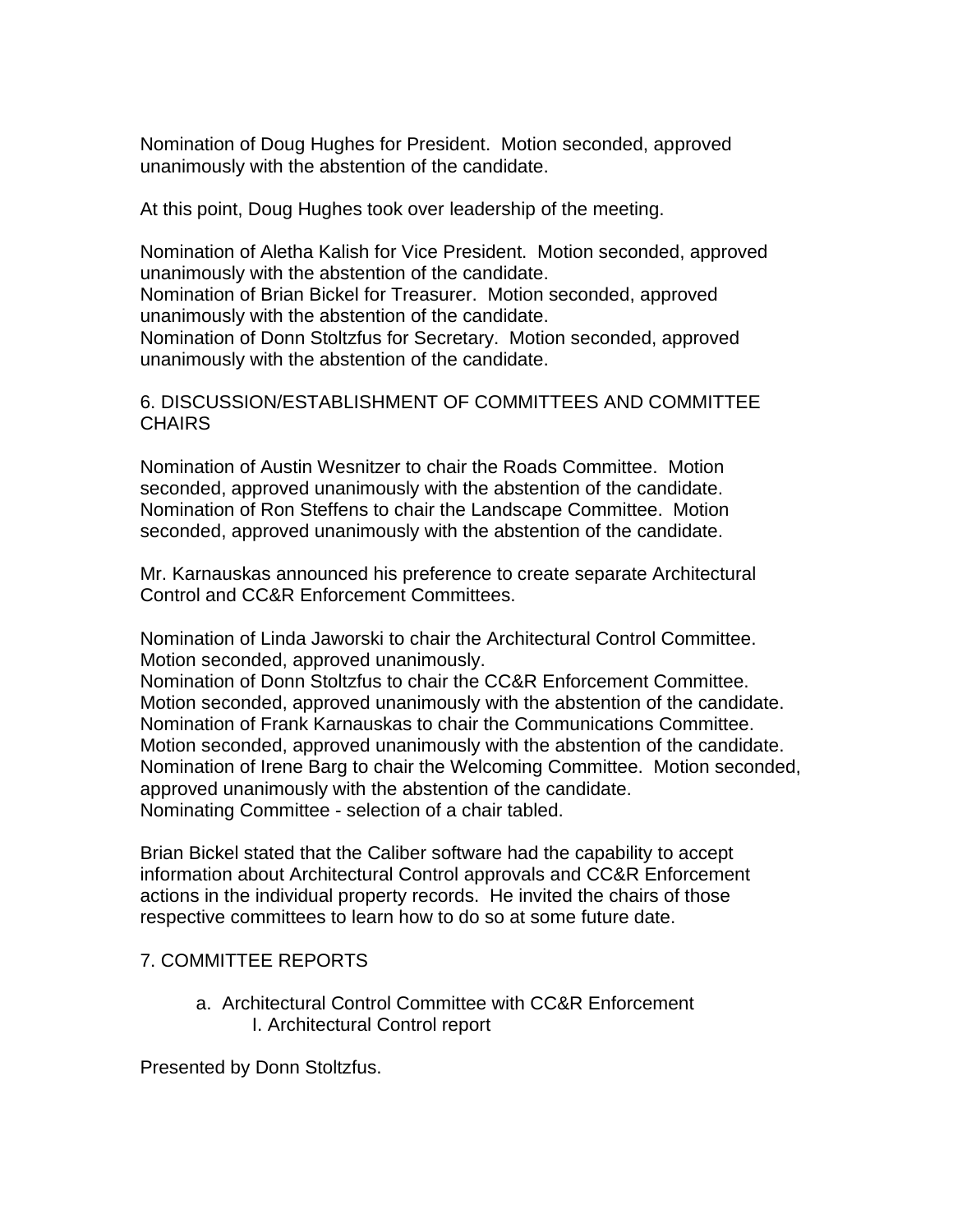6460 N. Burro Creek Place: Pima County permit information received. Homeowner notified of final approval.

3760 E. Lizard Rock Place: Application for house painting reviewed and approved.

6760 N. Cascade Springs: Application for driveway pavers and landscaping project approved.

# ii. CC&R report

3757 E. Marshall Gulch Place: Pending CC&R action under committee review regarding failure to meet agree upon terms of Architectural Change Application for atypical solar project.

3500 E. Nugget Canyon Place: Unsightly Nuisance Complaint regarding two temporary pop-up type shade structures in the driveway. Debris also noted upon site drive-by. Notice sent. Shade structures were present during a second site drive-by on 10-10-21. First Notice of Violation pending.

b. Landscape and Roads Committee I. Road Replacement Project report

Presented by Austin Wesnitzer.

Pima County recently selected KS&G Construction for pavement replacement projects in our area in 2022, including Skyline, Alvernon, and Evans Mountain Road. The work on Evans Mountain is likely to begin in April or May of 2022 and be completed in 2 weeks. Austin will contact KS&G to ascertain if they are interested in preparing a bid to replace pavement in the Clusters concurrent with the Evans Mountain project.

Discussion followed of various project details, including cul-de-sac treatment, roadside vegetation removal up to at least 14 feet in height where overhanging the road, the preferred replacement with a minimum of three inches of new pavement if funds allow, and the process for installing suitable pavement protection at the Campbell Wash crossing. At the conclusion of the discussion Austin left the meeting.(7:15)

ii. Landscape report

Presented by Ron Steffens

Ron noted that the green waste removal was successful and ongoing.

c. Business Process Committee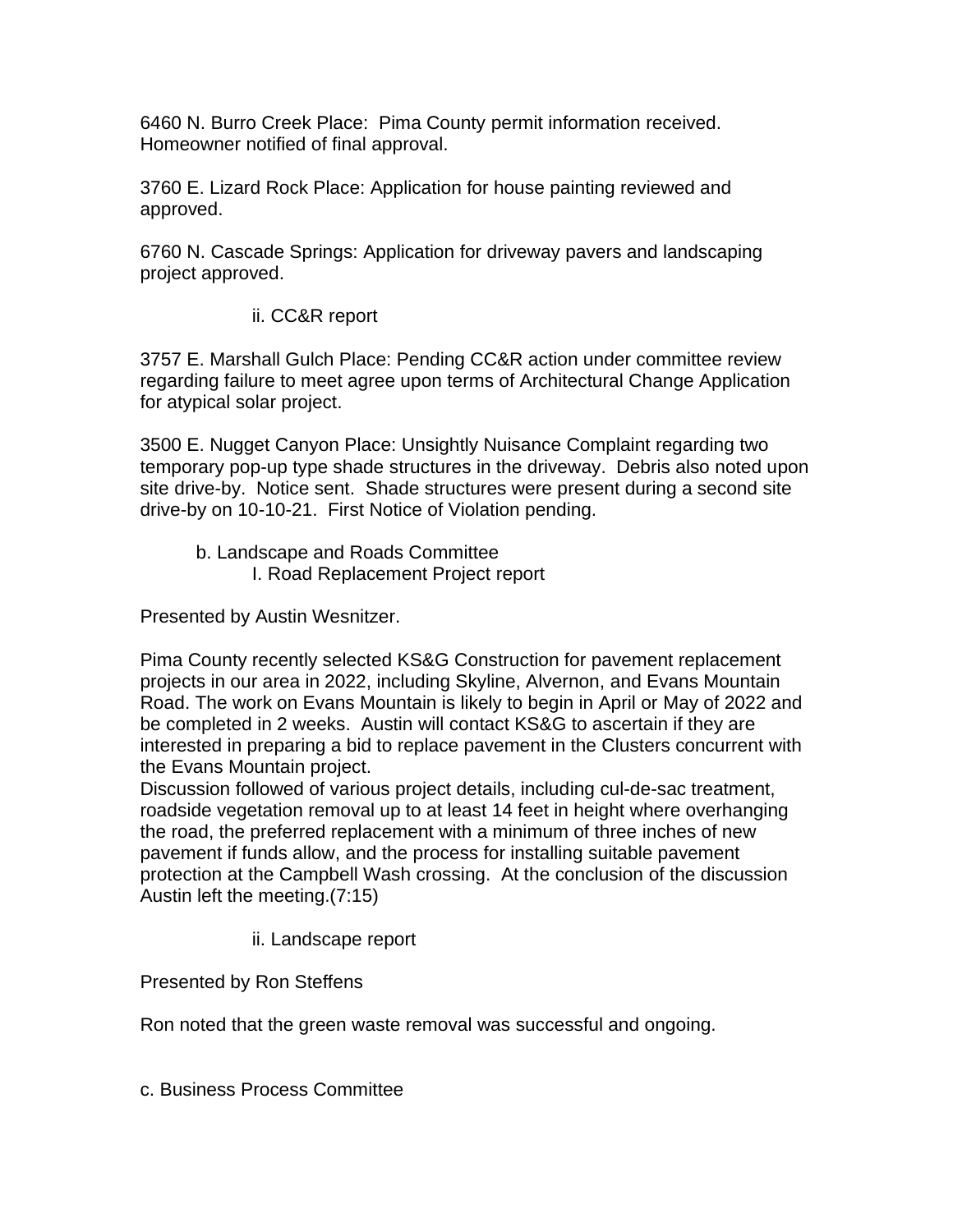### I. Roads Finance Subcommittee

Presented by Brian Bickel.

Brian reviewed the Balance Sheet Comparison Report and noted that the Association reserves had increased to \$816k, with a total balance of \$909k.

Michael Katz joined the meeting at 7.22

Motion to increase the annual HOA assessment from \$288 to \$302 per lot was seconded and passed unanimously.

Brian discussed several considerations to be taken into account in determining how much of the reserves to use to reduce the amount of the loan that will be required to complete the pavement replacement project, including interest rate offered, maintaining a cushion for future debt service, and contributing to a new reserve fund for future road maintenance and repaving. The timing of the request to the homeowners for authorization to borrow funds was also discussed, It was suggested by several members that the majority of the December meeting be devoted to the pavement replacement project planning.

#### d. Communications Committee

No report. Frank Karnauskas said that he had some ideas to present in the future. Brian Bickel noted that his records lacked an email address for many homeowners.

- e. Finance Committee Treasurers Report
	- I. Balance Sheet Comparison Report
	- ii. Annual Budget status

Information previously presented and discussed under Business Process Committee. Brian noted that a draft annual budget had been distributed for review and comment.

# 8. OLD BUSINESS

a. Update to the Architectural Control Guidelines

Donn Stoltzfus noted that this was ongoing and hopefully would reach the Board for discussion and perhaps approval at the December meetings.

b. Sand removal and pothole repair in the area of Campbell Wash and North Cascade Springs Place

No action taken.